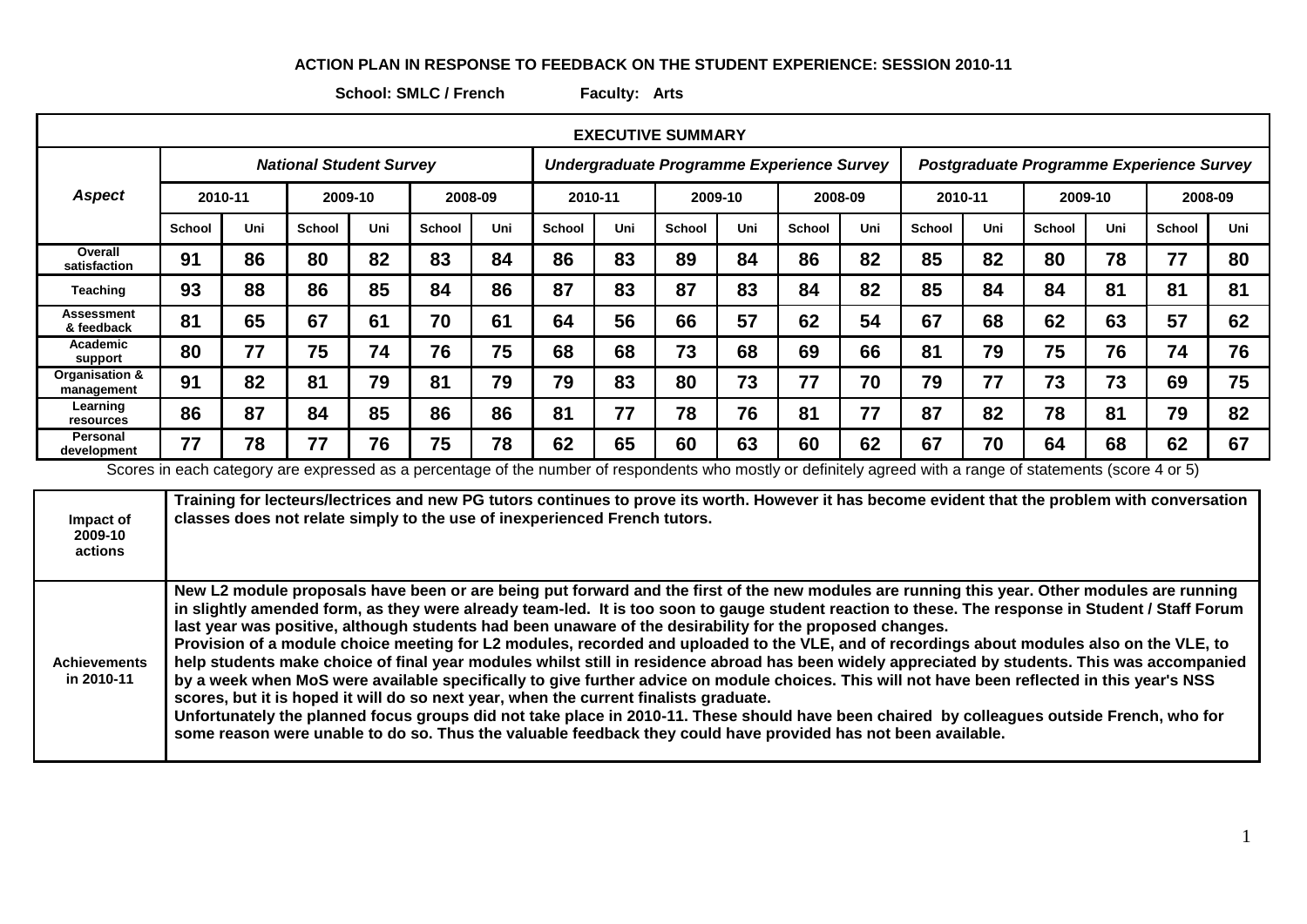| A full review of the programme for conversation classes took place in the summer, and is being implemented this year. Close scrutiny will be<br>needed to evaluate the success of the changes, and whether further change is necessary. Next summer there will be a full review of the<br>independent study portfolios for the language modules.<br><b>Main actions</b><br>for 2011-12<br>Smaller class sizes in anticipation of higher fees to be introduced in 2012-13<br>Enhanced student engagement through increased representation at subject (staff) meetings.<br>Monitoring effects on student experience of changed administration structures e.g. through Student/Staff Forum |  |
|-----------------------------------------------------------------------------------------------------------------------------------------------------------------------------------------------------------------------------------------------------------------------------------------------------------------------------------------------------------------------------------------------------------------------------------------------------------------------------------------------------------------------------------------------------------------------------------------------------------------------------------------------------------------------------------------|--|
|-----------------------------------------------------------------------------------------------------------------------------------------------------------------------------------------------------------------------------------------------------------------------------------------------------------------------------------------------------------------------------------------------------------------------------------------------------------------------------------------------------------------------------------------------------------------------------------------------------------------------------------------------------------------------------------------|--|

The School's full action plan may be accessed via the following link: [www.lts.leeds.ac.uk/respondingtoyourfeedback/school.html](http://www.lts.leeds.ac.uk/respondingtoyourfeedback/school.html)

## **ACTION PLAN IN RESPONSE TO FEEDBACK ON THE STUDENT EXPERIENCE: SESSION 2010-11**

| <b>Aspect</b>           | Progress with actions in response to 2009-10<br>feedback and indication of impact                                                                                                                                                                                                                                                                                                                                                                                                                                                                                                                                                                                                                                                                 | Issues raised in 2010-11 feedback                                                                                                                                                                                                                                                                                                                                                                                                                                                                                                                                                                          | Planned response in 2011-12                                                                                                                                                                                                                                                                                                                                                                                                                                                                                                                                                                                                                                                                                                                                                                                                                                                                                                   |
|-------------------------|---------------------------------------------------------------------------------------------------------------------------------------------------------------------------------------------------------------------------------------------------------------------------------------------------------------------------------------------------------------------------------------------------------------------------------------------------------------------------------------------------------------------------------------------------------------------------------------------------------------------------------------------------------------------------------------------------------------------------------------------------|------------------------------------------------------------------------------------------------------------------------------------------------------------------------------------------------------------------------------------------------------------------------------------------------------------------------------------------------------------------------------------------------------------------------------------------------------------------------------------------------------------------------------------------------------------------------------------------------------------|-------------------------------------------------------------------------------------------------------------------------------------------------------------------------------------------------------------------------------------------------------------------------------------------------------------------------------------------------------------------------------------------------------------------------------------------------------------------------------------------------------------------------------------------------------------------------------------------------------------------------------------------------------------------------------------------------------------------------------------------------------------------------------------------------------------------------------------------------------------------------------------------------------------------------------|
| Overall<br>satisfaction | NSS score: SH 98, up 5 points on last year; all<br>programmes 96. This is the highest the score has<br>been and shows a pleasing response to measures<br>put in place. The score of 96%, which is the one<br>which is seen externally, places us in equal 3rd<br>place nationally.<br>PS scores are 95% for L1 and 96% for L                                                                                                                                                                                                                                                                                                                                                                                                                      | Wide range of stimulating modules commended by<br>both students and external examiners.<br>Deep dissatisfaction with online module enrolment.<br>Dissatisfaction with conversation classes expressed<br>both in NSS and in Student / Staff Forum,<br>especially by those who compare them with the<br>equivalent in other languages.                                                                                                                                                                                                                                                                       | Avoid complacency! Student comments show<br>there is still room for improvement.<br>}See below<br>for planned response                                                                                                                                                                                                                                                                                                                                                                                                                                                                                                                                                                                                                                                                                                                                                                                                        |
| <b>Teaching</b>         | NSS: 97%, up 4 points on last year<br>See above re review of L2 curriculum and its<br>implementation. Most modules by 2012-13 will be<br>team-taught and providing a strong foundation for<br>final year specialist study. A small number of<br>modules will remain as taught by a single MoS<br>since there is only one MoS teaching in that area.<br>Online learning materials continue to be<br>developed for core language modules all levels.<br>At Ls 1&2 where it is compulsory and has been in<br>place now for 3 and 2 years respectively there has<br>been a noticeable improvement in end of year<br>results in the core language module. Final year<br>students are asking how they can access the<br>materials for revision purposes | Principal issue raised is that of insufficient places<br>available on final year 'professional' modules<br>(translation, interpreting and professional French<br>modules). Staff availability is the issue here, plus<br>the fact that for the most part these are not<br>research-led modules.<br>High Staff/student ratio commented on by<br>Externals, commending MoS for maintaining<br>excellent teaching despite this.<br>There is renewed dissatisfaction with the content<br>and delivery of conversation classes.<br>Module feedback forms suggest some<br>dissatisfaction with language dossiers | Investigate whether additional MoS can teach on<br>one or more of the modules, in order to increase<br>the number of places available. It is hoped that<br>this will, in turn, reduce pressure on other<br>modules and dissatisfaction more generally with<br>the online enrolment system.<br>Changes to management of conversation classes,<br>putting students in the chair for debates. Changes<br>to content especially at Ls 1&2 being introduced.<br>Meetings during the year will be held to monitor<br>the impact of the changes, in order to make any<br>further adjustments that may be necessary in a<br>timely fashion. Publishers have been contacted to<br>make enquiries about possible course books.<br>Changes to the format and content of the<br>language dossiers will be considered at the end of<br>this year for implementation in 2012-13 (too much<br>change all at once being seen as undesirable). |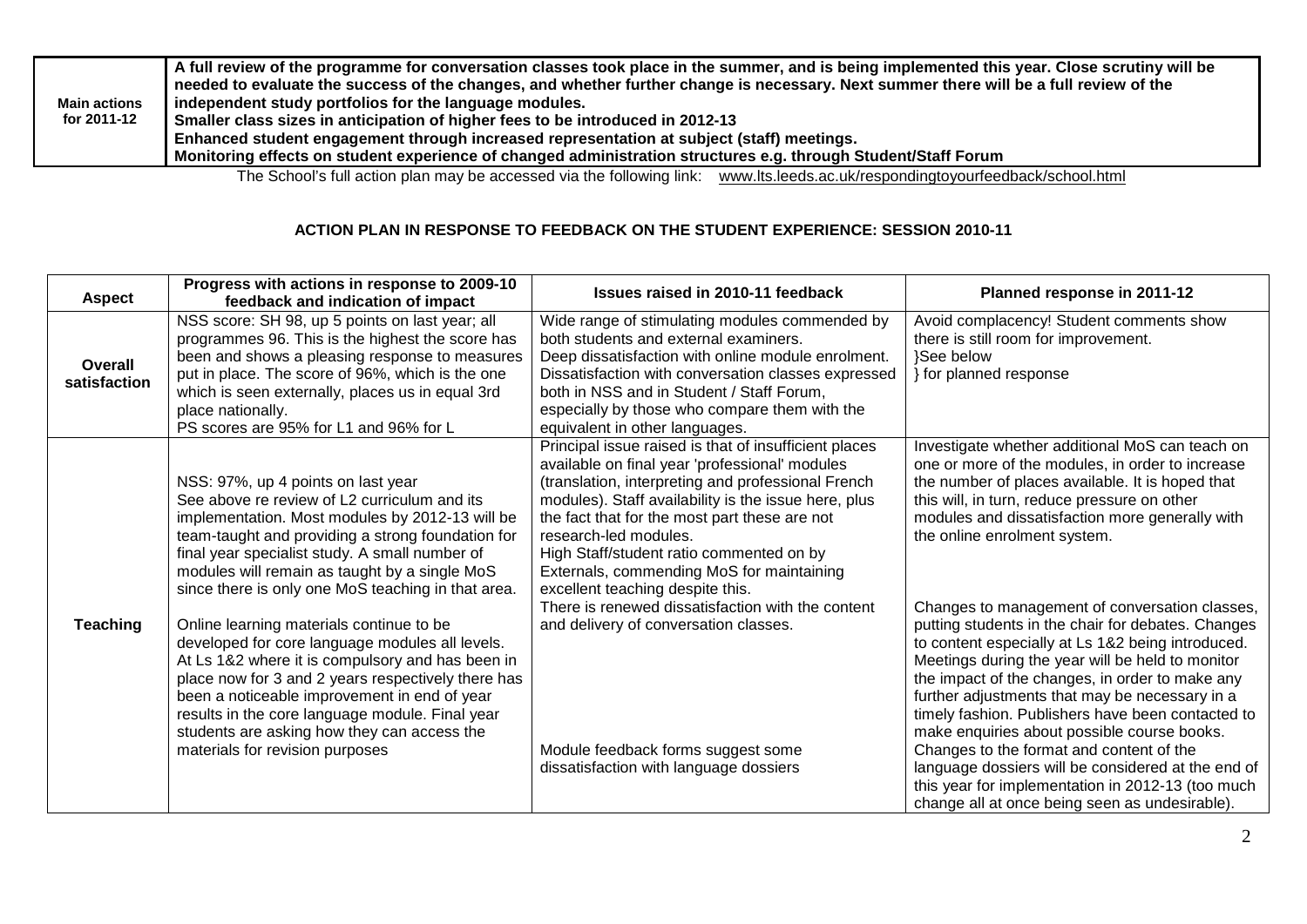| <b>Assessment</b><br>and feedback | NSS 85% up 15 points on last year<br>External examiners have commented on<br>continued improvement in feedback to students<br>(copies of feedback forms made available with<br>essays)<br>Generic feedback now given on January exams<br>within 3 weeks, in accordance with SMLC policy.<br>Where possible provisional marks are also<br>provided mid-year within the same timescale (not<br>possible for large core modules of 200+ students) | Comments in NSS suggest improvement has been<br>seen by students in comparison with earlier years.<br>Processes and range of assessment are highly<br>praised by external examiners.<br>Score for satisfaction for advance availability of<br>clear marking criteria has risen to 91% (from 76).<br>Score for helpful feedback on work risen from 59 to<br>78%<br>PS scores are generally lower, particularly on the<br>detail and usefulness of feedback. These scores<br>are a lot poorer than last year; however PS scores<br>seem to vary so wildly that it is difficult to interpret<br>them. It remains the fact that needs of Ls 1&2<br>students must be constantly borne in mind. | Continue to use feedback forms and to encourage<br>students to take advantage of 'practice'<br>assessments.<br>Repeat announcements near assessment<br>periods, reminding students where marking<br>criteria can be found.<br>Good improvement, but still leaves room for more.<br>Bring to attention of MoS, with request that this be<br>borne in mind during marking. Remind students<br>directly of availability of SAE service to encourage<br>uptake, especially by L2 students about to leave<br>for their Residence Abroad.<br>Online marking is being piloted in one L2 module.<br>Its success will monitored; however it is<br>anticipated that administrative support will be<br>needed for widespread use to be viable. |
|-----------------------------------|------------------------------------------------------------------------------------------------------------------------------------------------------------------------------------------------------------------------------------------------------------------------------------------------------------------------------------------------------------------------------------------------------------------------------------------------|-------------------------------------------------------------------------------------------------------------------------------------------------------------------------------------------------------------------------------------------------------------------------------------------------------------------------------------------------------------------------------------------------------------------------------------------------------------------------------------------------------------------------------------------------------------------------------------------------------------------------------------------------------------------------------------------|-------------------------------------------------------------------------------------------------------------------------------------------------------------------------------------------------------------------------------------------------------------------------------------------------------------------------------------------------------------------------------------------------------------------------------------------------------------------------------------------------------------------------------------------------------------------------------------------------------------------------------------------------------------------------------------------------------------------------------------|
| Academic<br>support               | NSS 86% up 6 points on last year                                                                                                                                                                                                                                                                                                                                                                                                               | Advice and support with studies is the only score to<br>be reduced this year, from 85 to 80%.                                                                                                                                                                                                                                                                                                                                                                                                                                                                                                                                                                                             | For the current cohort advice on module choice<br>was provided via the VLE. Well received, this will<br>be repeated this year (see above)<br>Although not planned this time last year, French at<br>Leeds was part of a pilot scheme led by Skills @<br>Library providing transition information for new<br>entrants in September 2011. At this point<br>feedback is still being sought; it is hoped the<br>project will be repeated next year; the possibility<br>of further induction support during semester 1 in<br>2012 will be explored.                                                                                                                                                                                      |
| Organisation<br>and<br>management | NSS 93% up 6 points on last year                                                                                                                                                                                                                                                                                                                                                                                                               | Student comments talk of well-organised modules.<br>However the process for module enrolment<br>continues to be highly criticised, with some students<br>not getting all the modules of their choice.                                                                                                                                                                                                                                                                                                                                                                                                                                                                                     | We continue to draw to the attention of the<br>university the unfairness, whether real or<br>perceived, of the first come first served procedure,<br>in particular for final year students who are abroad<br>in differing time zones and sometimes without<br>reliable internet access. The University is currently<br>investigating problems with the system, although<br>not with the SMLC's particular issues in mind.                                                                                                                                                                                                                                                                                                           |
| Learning<br>resources             | NSS 86%, up 9 points on last year                                                                                                                                                                                                                                                                                                                                                                                                              | Some comments suggest library resources are still<br>insufficient                                                                                                                                                                                                                                                                                                                                                                                                                                                                                                                                                                                                                         | Ask module tutors to identify (through module<br>feedback forms) key titles under pressure and to<br>order additional copies. There are the funds<br>available it appears.<br>All module leaders to use VLE Reading List tool to<br>enable library to keep abreast of needs.                                                                                                                                                                                                                                                                                                                                                                                                                                                        |